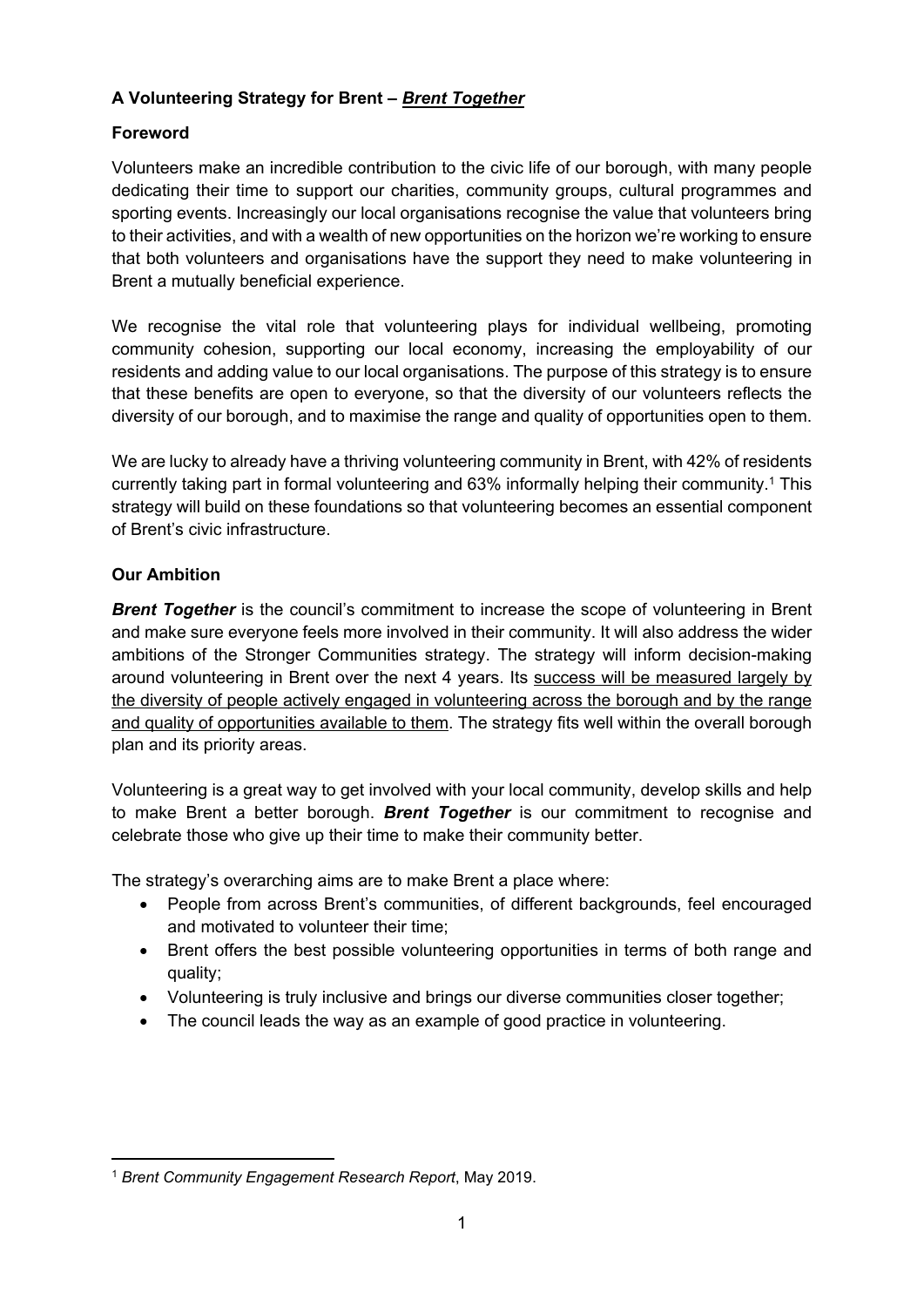### **Investing in Volunteering**

To realise our ambitions for volunteering in Brent we recognise the need for thoughtful investment. Through our investment we commit to deliver:

- An online volunteering platform that is easily accessible and unique to Brent;
- A Community Volunteer Coordinator to oversee delivery of the strategy.

Across the duration of this strategy we expect this to directly support 800 people to take up volunteering opportunities and 2, 500 people to access information on quality local volunteering opportunities.

# **A Partnership Approach**

To achieve our ambition for an active volunteering borough, we will take the lead in a boroughwide alliance where responsibility for promoting volunteering is shared between partners from across the public, voluntary and private sectors. We want everyone who is involved with volunteering and community action to be part of *Brent Together* and be recognised for the contribution they make.

### **Our Commitment to Volunteering in Brent**

We commit to delivering a volunteering programme that is inclusive and high quality, and rewards achievement.

### **We will provide high quality information to make volunteering accessible**

We want everyone in the borough to easily access information about the volunteering opportunities open to them. We will achieve this through:

- Establishing a new online platform for volunteering, integrated within Brent Council's website;
- Working within Brent Hubs to encourage people from all communities to take up volunteering opportunities;
- Including information on volunteering opportunities within a Welcome Pack for newly arrived community members.

### **We will provide great volunteering opportunities**

2020 is set to be an exciting time for volunteering in Brent, with the launch of two volunteerled initiatives that are unique to the borough. These opportunities will reflect the unique heritage, diversity and needs of our borough:

- Brent's Emerging Communities programme will work with volunteer 'community champions' from our Eastern European and Latin American communities. Volunteers will support the borough's emerging communities to access the support, information and services they need to feel fully at home in Brent;
- London Borough of Culture 2020 (LBOC) will provide opportunities for up to 300 local people to get involved with the delivery of a borough-wide cultural programme. Volunteers will be involved with all aspects of the 2020 programme in various roles, from backstage assistants at events, to Storyfinder volunteers collecting the memories of local residents.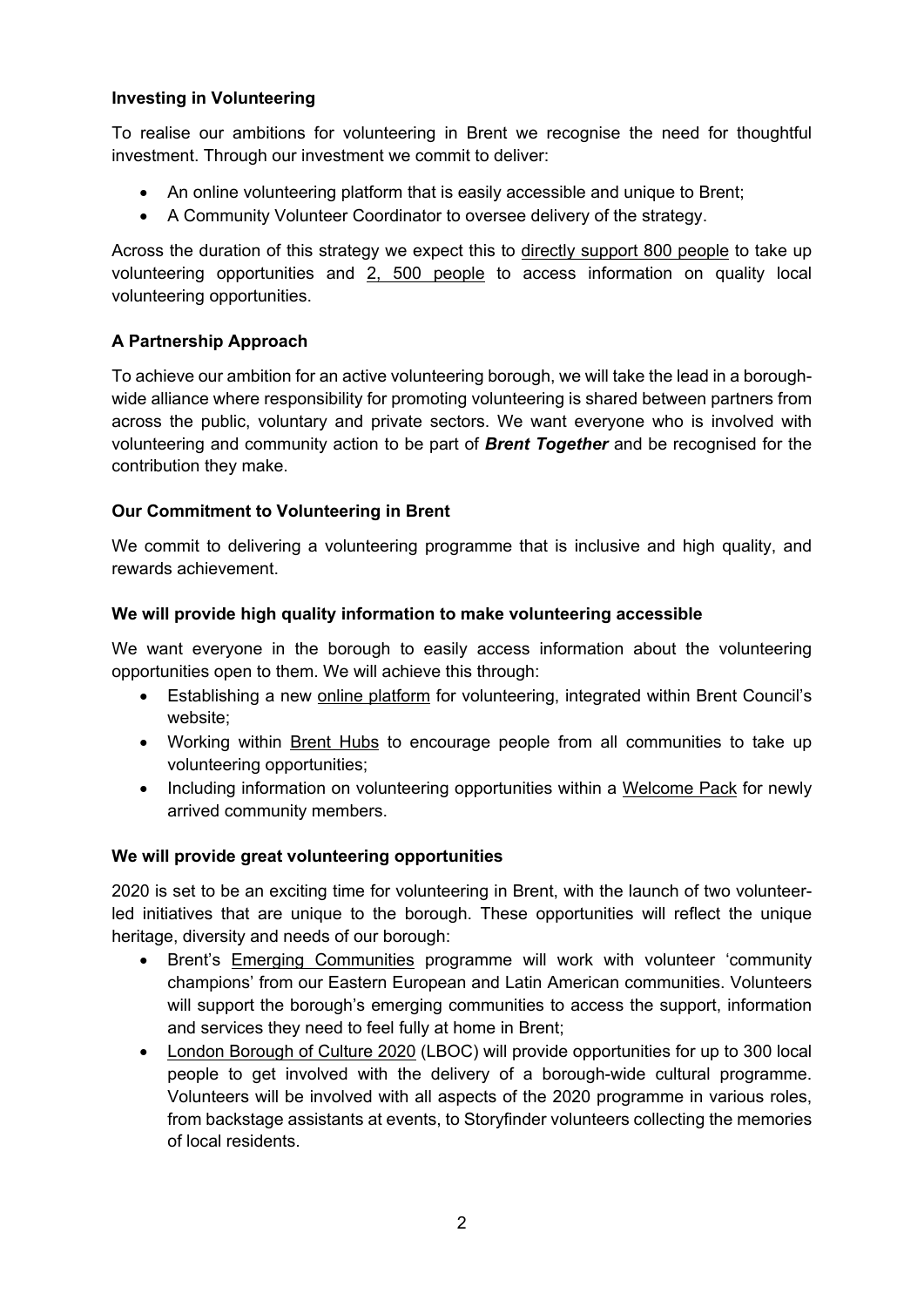### **We will allow volunteers to take the lead**

Our volunteers will play a key role in shaping the future of volunteering in Brent, participating not only in project delivery, but in the planning and development of projects, and in securing their legacy. In particular:

- Volunteers from emerging communities will be instrumental in increasing the diversity of Brent's volunteers by promoting volunteering opportunities within their communities. They will drive delivery of the Emerging Communities programme through facilitating new connections between their community and the public sector;
- LBOC's Trailblazer volunteers will work collaboratively with the LBOC volunteer coordinator to shape the 2020 programme. Trailblazers will also play a key role in the recruitment, induction and training of LBOC volunteers;
- Throughout its duration, LBOC 2020 will be steered by Community Advisors, individuals who are well-connected in their communities and passionate about the potential for culture and creativity to bring positive change. Community advisors will attend regular project board meetings, sharing their expertise and helping steer key strands of the LBOC programme. Community Advisors will also play a crucial role in securing the legacy of LBOC;
- Volunteers will be involved directly in delivery of a new online volunteering platform as test users during the platform's development.

### **We will recognise and reward achievement**

We will raise the profile of volunteering in Brent through rewarding our borough's volunteers and showcasing their achievements. With this aim we will:

- Continue to host the Pride of Brent Awards, shining a light on groups and individuals of outstanding achievement in their voluntary work;
- Celebrate the activities of our volunteers during the national Volunteers Week (annually on 1-7 June), including a volunteers' tea with the Mayor;
- Further investigate rewards for volunteering that are in line with the volunteering ethos.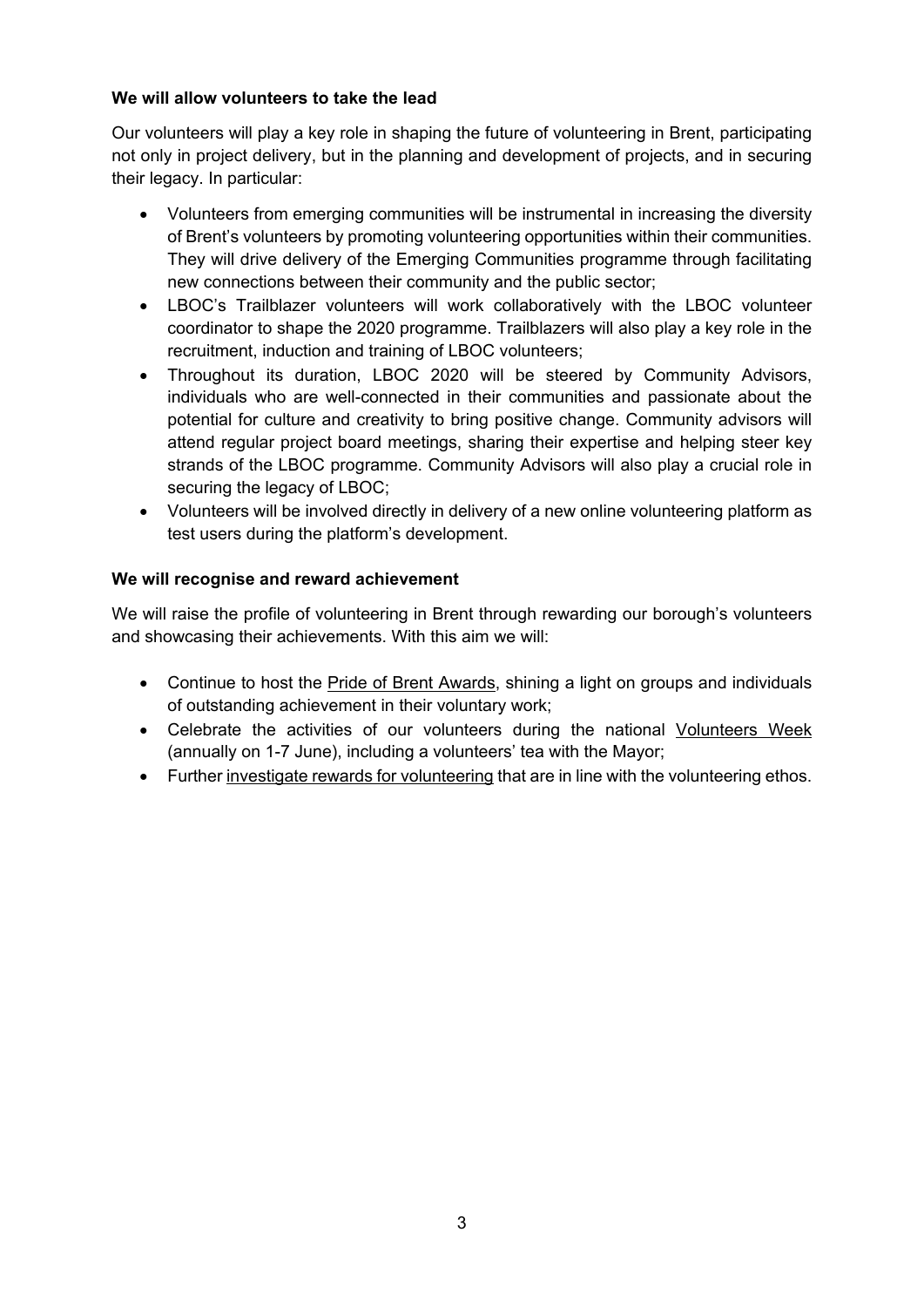# **Opportunities for all: meeting our Stronger Communities priorities**

We want our borough to foster a volunteering culture that is genuinely inclusive and where residents of all abilities and from every neighbourhood feel they have something meaningful to offer. With this aim, our volunteering strategy takes particular consideration of Brent's Stronger Communities priorities, specifically:

*Tackling Poverty.* Statistics show that across the UK individuals from upper socio-economic groups are 17% more likely to engage in volunteering than those in lower socio-economic groups.<sup>2</sup> We want the benefits of volunteering to be open to everyone, including those on lower incomes. To make this possible we will:

- Increase our understanding of the obstacles that prevent uptake of volunteering among certain demographic groups, as part of the LBOC Inclusion project;
- Promote volunteering opportunities to all residents, including those from lower socioeconomic groups, through Brent Hubs.

*Engaging New and Emerging Communities*. We want all communities to feel they can contribute meaningfully to civic life, easily access the services that support their integration and feel genuinely connected to the residents of our diverse borough. Our Emerging Communities programme takes a volunteer-led approach to achieve this.

A dedicated Community Volunteer Coordinator for Brent's emerging communities (Eastern European and Latin American) will:

- Work in partnership with local organisations to recruit and support a total of 48 volunteers from emerging communities before March 2021;
- Support some of these volunteers to become 'Community Champions', offering support and information and improving awareness of and access to council services;
- Involve volunteers from emerging communities in delivering the wider Volunteering Strategy.

<sup>2</sup> *Taking Part Survey 2017-18*, Department for Culture, Media and Sport, [https://www.gov.uk/government/statistics/taking-part-201718-quarter-4-statistical-release.](https://www.gov.uk/government/statistics/taking-part-201718-quarter-4-statistical-release)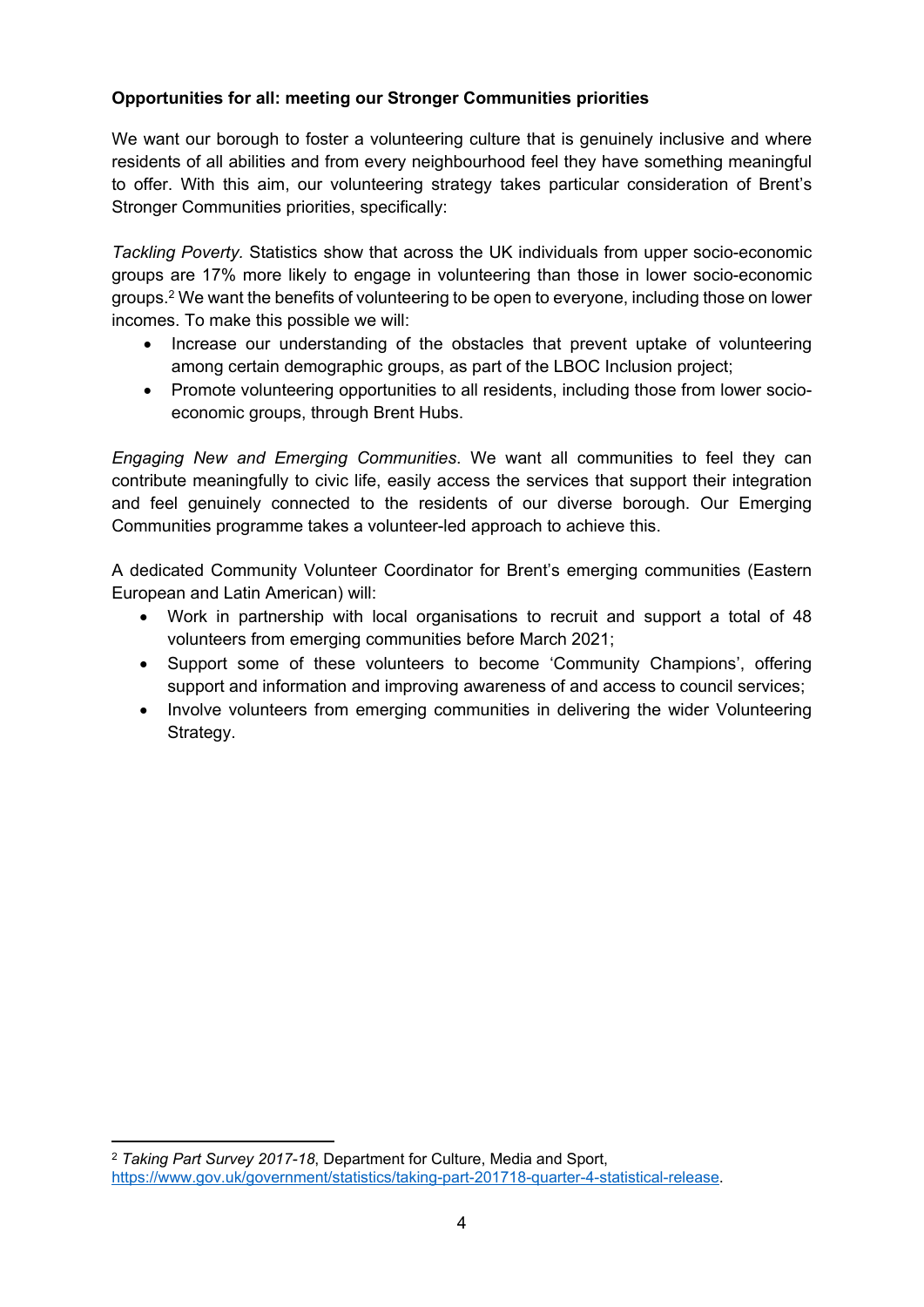# **Leading by Example**

### *Promoting employee volunteering*

We know our commitment to volunteering needs to go beyond financial investment. This is why we will encourage all council staff to take up to 3 days per year to volunteer in the borough during their contracted working hours and highlight the benefits of volunteering for personal wellbeing and as a rewarding aspect of training and development. This will help voluntary groups benefit from the skills and energy of council officers whilst allowing staff to further improve their knowledge of the area and the residents they serve.

We will encourage up-take of this opportunity by:

- Reviewing internal management of the employee volunteering scheme and updating current policy and procedure;
- Promoting employee volunteering to new staff during Corporate Induction;
- Securing support for volunteering by senior staff members and councillors;
- Promoting employee volunteering at internal events including Better Brent Festival and Forward Together;
- Further investigating volunteering opportunities with our partners in the voluntary and private sectors;
- Participating annually in national Volunteers Week (1-7 June), including a dedicated 'Council Volunteering Day'.

### *Strengthening the council's volunteering offer*

The council also has a valuable opportunity to promote best practice in volunteering through its own services. From Hub assistants to parent mentors, volunteers already play a key role in delivering services to the community. We want to strengthen the council's volunteering offer by:

- Conducting an internal 'volunteering census' in order to build a complete picture of the roles that volunteers currently play within council services and the current number of council volunteers;
- Strengthening coordination and collaboration between council projects that work with volunteers by establishing an internal 'Volunteer Coordinators Network';
- Offering shared learning opportunities to the council's volunteer coordinators;
- Standardising the council's processes for working with volunteers by:
	- o Developing council-wide policies and procedures that may then be adapted to suit the needs of each specific service;
	- o Making wider use of the council's recently purchased volunteer management software;
- Establishing a 'single point of access' for the council's volunteering opportunities online;
- Publicising opportunities and success stories from all council projects working with volunteers through avenues including 'Your Brent' magazine and through Brent Connects forums.